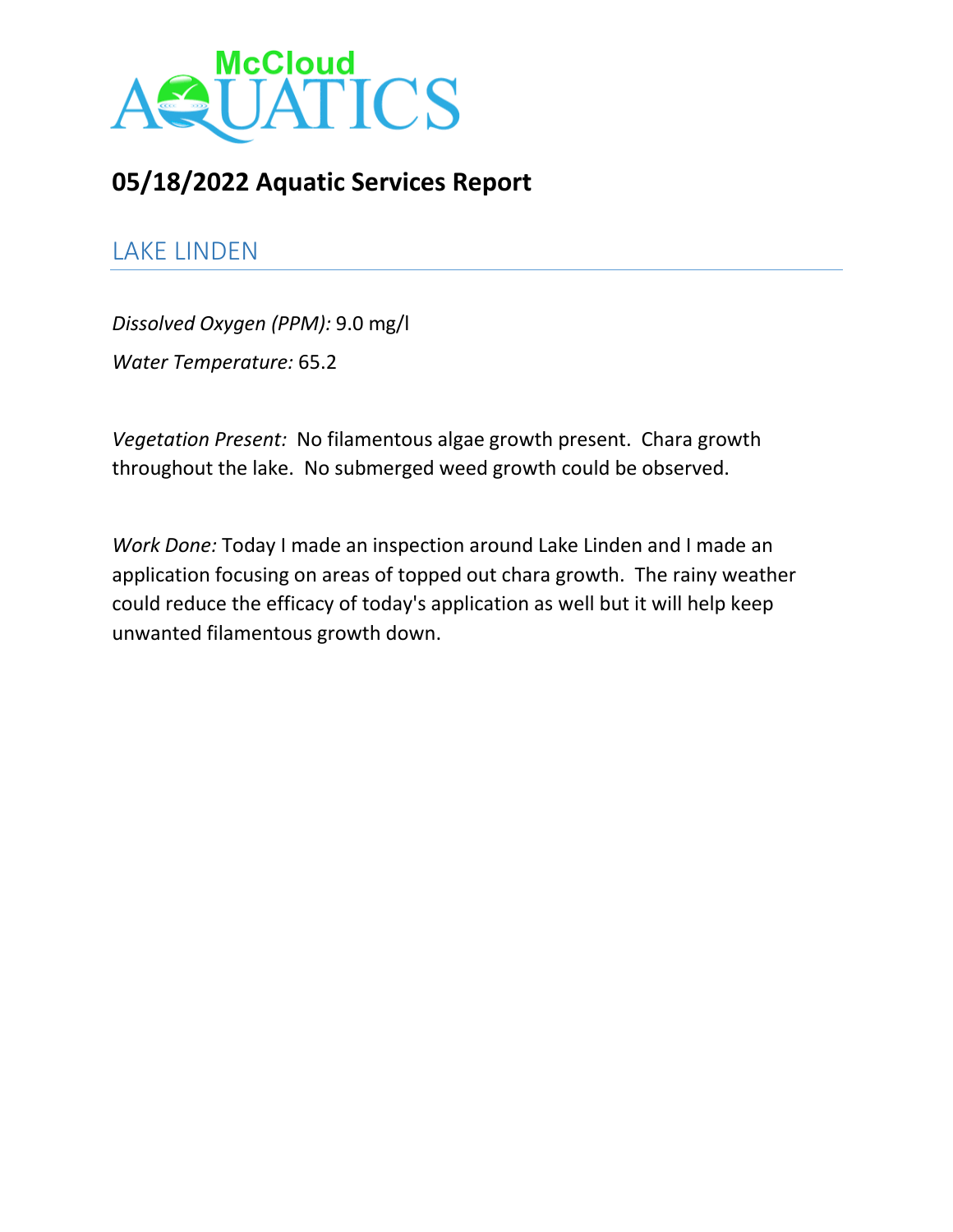## LAKE POTOMAC

*Dissolved Oxygen (PPM):* 8.8 mg/l *Water Temperature:* 64.8

*Vegetation Present:* 1 – 3% filamentous algae growth. Roughly 60% chara coverage. A few spots of horned/sago pondweed observed.

*Work Done:* Today I treated for the areas of filamentous algae growth present on the water surface of Lake Potomac and also for excess Chara. While treating for chara I really focused in the narrow section connecting to two lobes of the Lake. I am hoping that this will also open up a path for easier navigation of the Lake. Rain may reduce the overall efficacy of the application.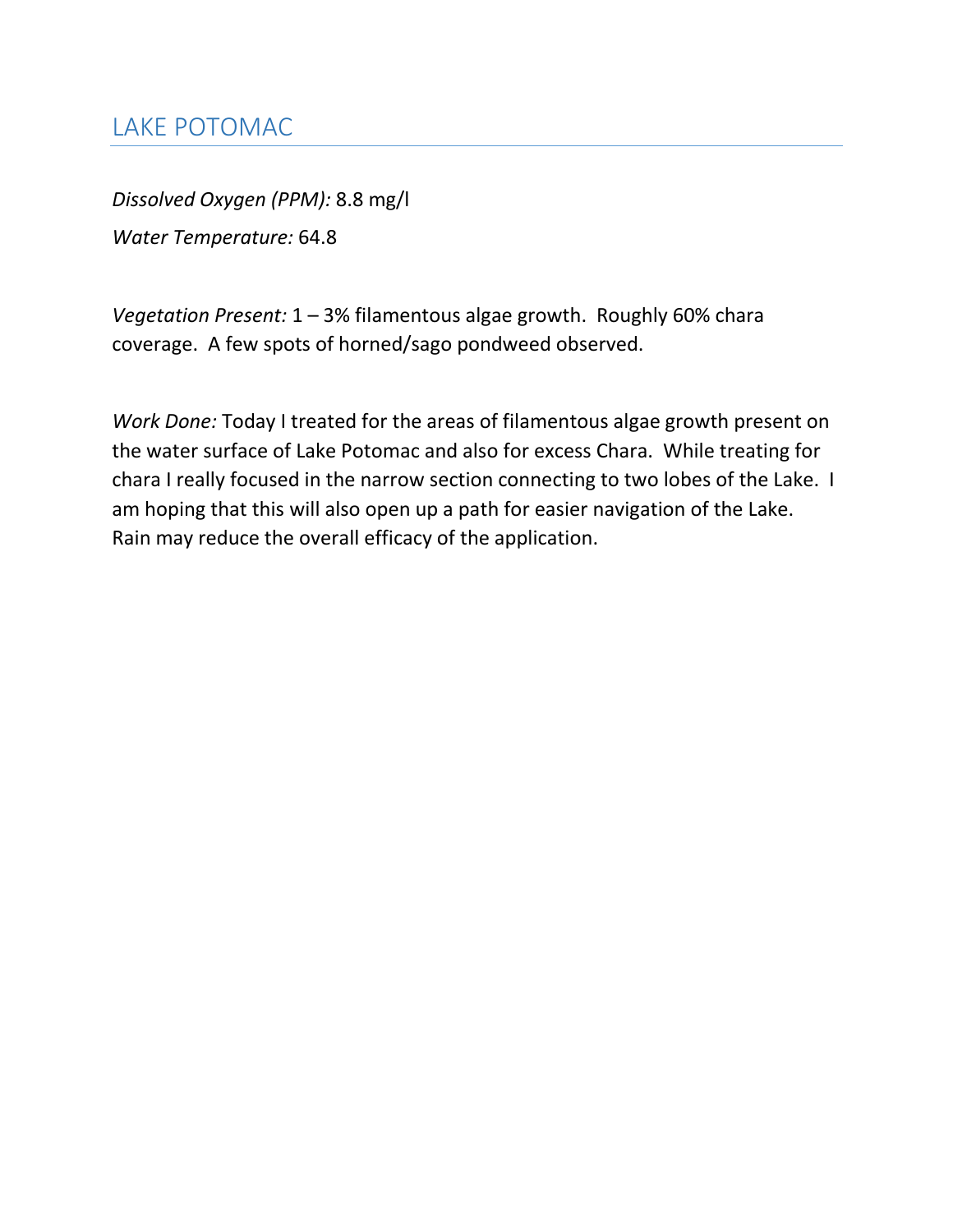#### SPRING LEDGE

*Dissolved Oxygen (PPM):* 8.6 mg/l

*Water Temperature:* 65.1

*Irrigation Restrictions:* 2 days – the water may not be used for irrigation purposes; (however, pumping water from Lindenhurst lakes is always against Village ordinance.)

*Vegetation Present:* 5 – 10% filamentous algae growth present. Roughly 5% chara growth observed. A few spots of beaten-up and decomposing curlyleaf pondweed.

*Work Done:* Today I treated for the scattered filamentous algae growth present around Spring Lake. I anticipate that the application made today will have algae growth cleared up in roughly a week! The curlyleaf is still decomposing along schedule and will continue to decompose out of the pond.